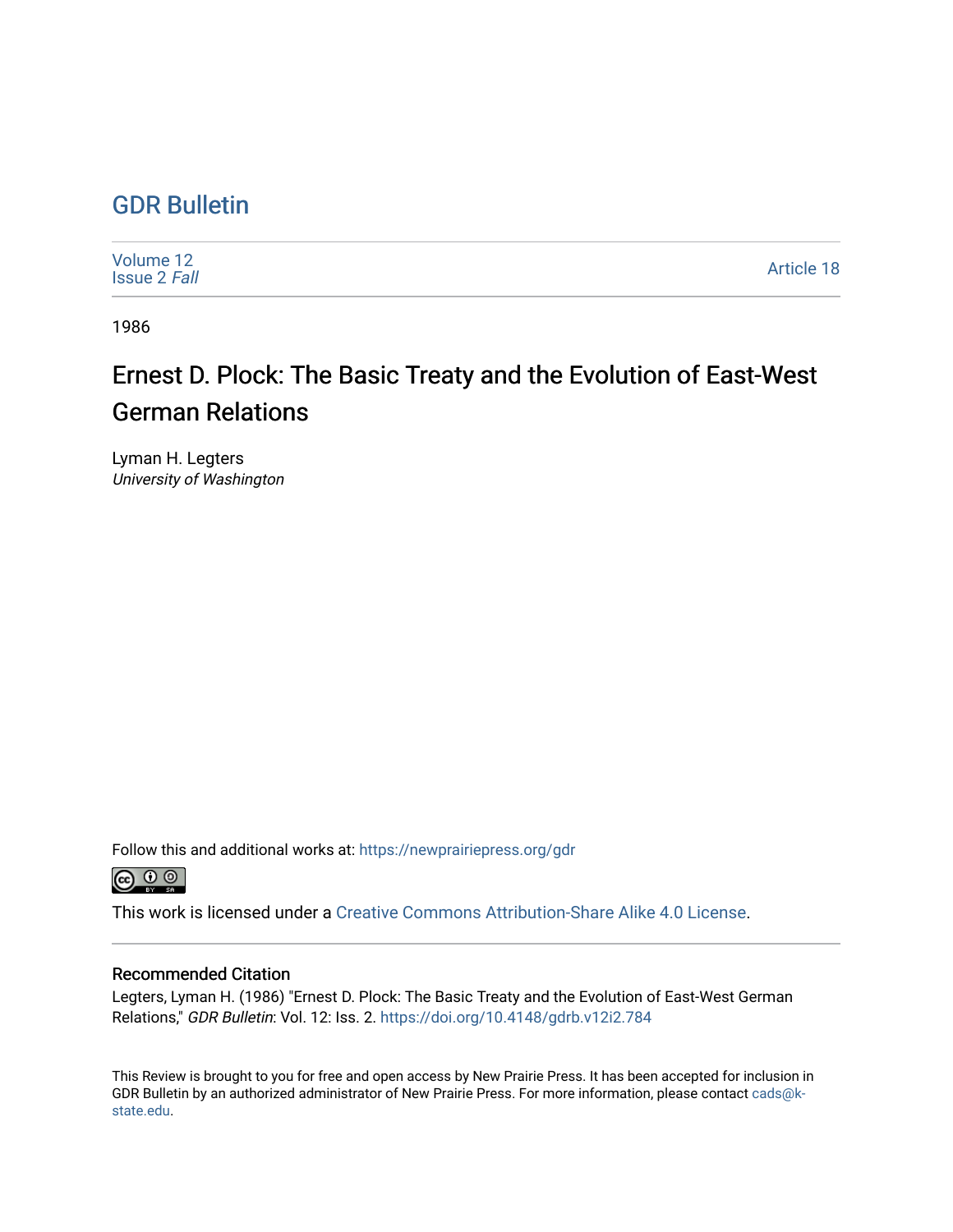communist, the career-oriented Kruschkatz ap<del>o</del>

figure of GDR reality, a figure, in this case, whose private life becomes a shambles while his efforts in the public sphere fall short of bringing him adequate personal satisfaction.

The other element consists of the fact that Horn's death is placed in the historically sensitive year of 1957, when events in socialist countries following Khruschev's anti-Stalin speech of 1956 led to a great deal of insecurity among the intellectuals and to such events as the early emeritus status of Ernst Bloch. Although the central impact of the novel has little to do with the historical Johannnes Heinz Horn, about whom not a great deal is known, it was Bloch who qave Horn a position at the Karl-Marx-Universität Leipzig in the early 1950s, in part as a result of his 1933 dissertation on "Lenin als Philosoph." Now that Bloch's Leipzig lectures are scheduled to appear in the GDR, it may become possible to look at the 50s with the same sort of unequivocable objectivity as does Gertrude Fischlinger in the novel, the only true member of the working class portrayed, and one of the few persons for whom the reader's sympathy is not altered by conflicting and subjective descriptions of her by the other characters. This may depend upon which attitudes towards history are developing in the late 1980s, some thirty years afterwards.

Horns Ende addresses not only the past but the present as well. The novel makes you wonder a little about a new, youthful generation raised in socialism, but with no direct experience or memory relating to the past, or to the creation and establishing of socialism, as Kruschkatz himself discovers in his last official speech before the townspeople of Guldenberg. It also makes you wonder a bit about how a generation raised on socialism might compare to a generation such as ours, raised on IV.

Christoph Hein is one of a handful of GDR writers whose works extend beyond borders.

et mannist, the career-oriented Kruschkagges: Binast D. Plock: The Basic Treaty and the Evolution of East-West, like Der fremde freund or Die wahre<br>pears in a very positive light. Kruschkatz is a Geschichte des AhQ, is part of world literature. Any writer uses his own environment as the structural background for artistic expression and Hein is no exception. But it would be a mistake to see Guldenberg exclusively as the GDR. In many respects, it could be a town anywhere, in either Germany, or in Europe. It could be a small town in most countries. For Horns Ende Hein has used his talent with language in a much different manner than he did in his earlier prose. Once again, he has created a small masterpiece. But it takes a second reading to realize this, to see how all the intricate pieces of this mosaic interlock. A little patience, a little pondering.

> Phil McKnight University of Kentucky.

The Basic Treaty and the Evolution of East-West German Relations. By Ernest D. Plock. Westview Special Studies in International Relations. Boulder: Westview Press, 1986.  $xiii + 272$  pp.

In this volume we now have a meticulous, detailed account of relations between the two German states. The chronicle covers the period leading up to the Basic Treaty of 1972 in broad outline and then, in much greater detail, the evolution of the reletionship under the terms of that treaty. Plock's treatment stresses the clash of juridical conceptions animating the two states respectively; and his analysis is at its best when he examines the legal implications of these divergent conceptions, both in the process of accomplishing the treaty and in moving beyond its literal provisions as the two states recognized a growing congruence of interest in the years that followed.

By focusing somewhat narrowly on relations between East and West Germany, the author tends

**6** 1